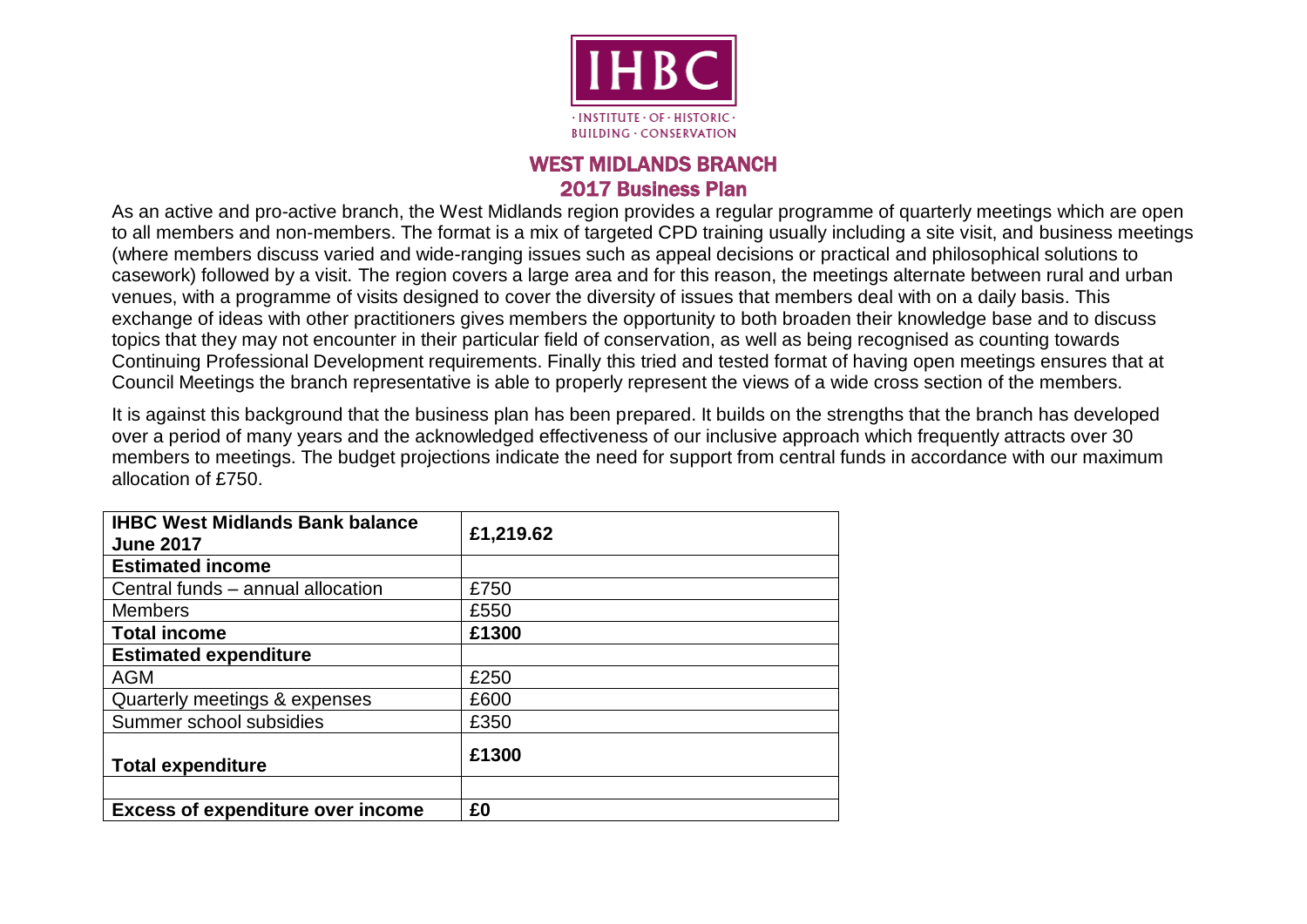| <b>Objectives</b>                                                          | <b>Targets</b>                                                                               | <b>Proposed Actions</b>                                                                       | <b>Lead Member</b>                  | <b>Budget</b>                  |
|----------------------------------------------------------------------------|----------------------------------------------------------------------------------------------|-----------------------------------------------------------------------------------------------|-------------------------------------|--------------------------------|
| Raise and maintain<br>standards of<br>conservation practice in             | <b>Maintain contact with</b><br>membership through<br>quarterly branch<br>$\bullet$          | Quarterly meetings hosted in<br>$\bullet$<br>different, varied venues within region           | Chairman                            | [£200 per meeting]<br>max £600 |
| the West Midlands<br>Region.                                               | meetings;<br>maintained list of e-<br>$\bullet$                                              | Electronic distribution of minutes of<br>meetings and correspondence                          | <b>Newsletter Editor</b>            | <b>None</b>                    |
| mail addresses;                                                            | Electronic distribution of minutes of<br>meetings and correspondence                         | <b>Secretary</b>                                                                              | <b>None</b>                         |                                |
|                                                                            |                                                                                              | Manage existing budget to cover<br>expenses of committee & provide for<br>incidental expenses | <b>Secretary</b>                    | <b>None</b>                    |
|                                                                            |                                                                                              |                                                                                               | <b>Treasurer</b>                    | £50                            |
| <b>Contribute to the</b><br>national debate on<br>conservation legislation | <b>Contribute to IHBC</b><br>consultation responses from<br><b>Council and independently</b> | Coordinate and channel consultation<br>responses                                              | <b>Secretary</b>                    | <b>None</b>                    |
| and practice guidelines.                                                   | when appropriate<br><b>Contributions to Context</b><br><b>Magazine</b>                       | Discuss collaborative contributions to<br><b>Context</b>                                      | <b>All Members</b>                  | <b>None</b><br><b>None</b>     |
| Educate, update &<br>inform conservation                                   | <b>Conferences, educational visits</b><br>& seminars related to                              | <b>Branch meetings</b><br>$\bullet$                                                           | <b>Chair</b>                        | <b>AGM £250</b>                |
| professionals in the<br><b>West Midlands Branch</b>                        | conservation theory & practice.                                                              | <b>Conferences</b>                                                                            | Not specific                        | <b>None</b>                    |
| and offer CPD<br>opportunities for                                         |                                                                                              | <b>Events and visits</b>                                                                      | Not specific                        | <b>None</b>                    |
| members                                                                    | <b>Continuing Professional Development</b><br><b>Certificates</b>                            | <b>Education Officer</b>                                                                      | To be advised - allow<br>£50        |                                |
| <b>Engage West Midlands</b><br>based conservation                          | Attract broad base of<br>conservation professionals to                                       | Encourage attendance of all<br>$\bullet$<br><b>Members and potential Members</b>              | <b>All Branch</b><br><b>Members</b> | <b>None</b>                    |
| professionals to share<br>and exchange good<br>practice.                   | meetings and events.                                                                         | Publicity for events through known<br>$\bullet$<br>communication channels                     |                                     |                                |